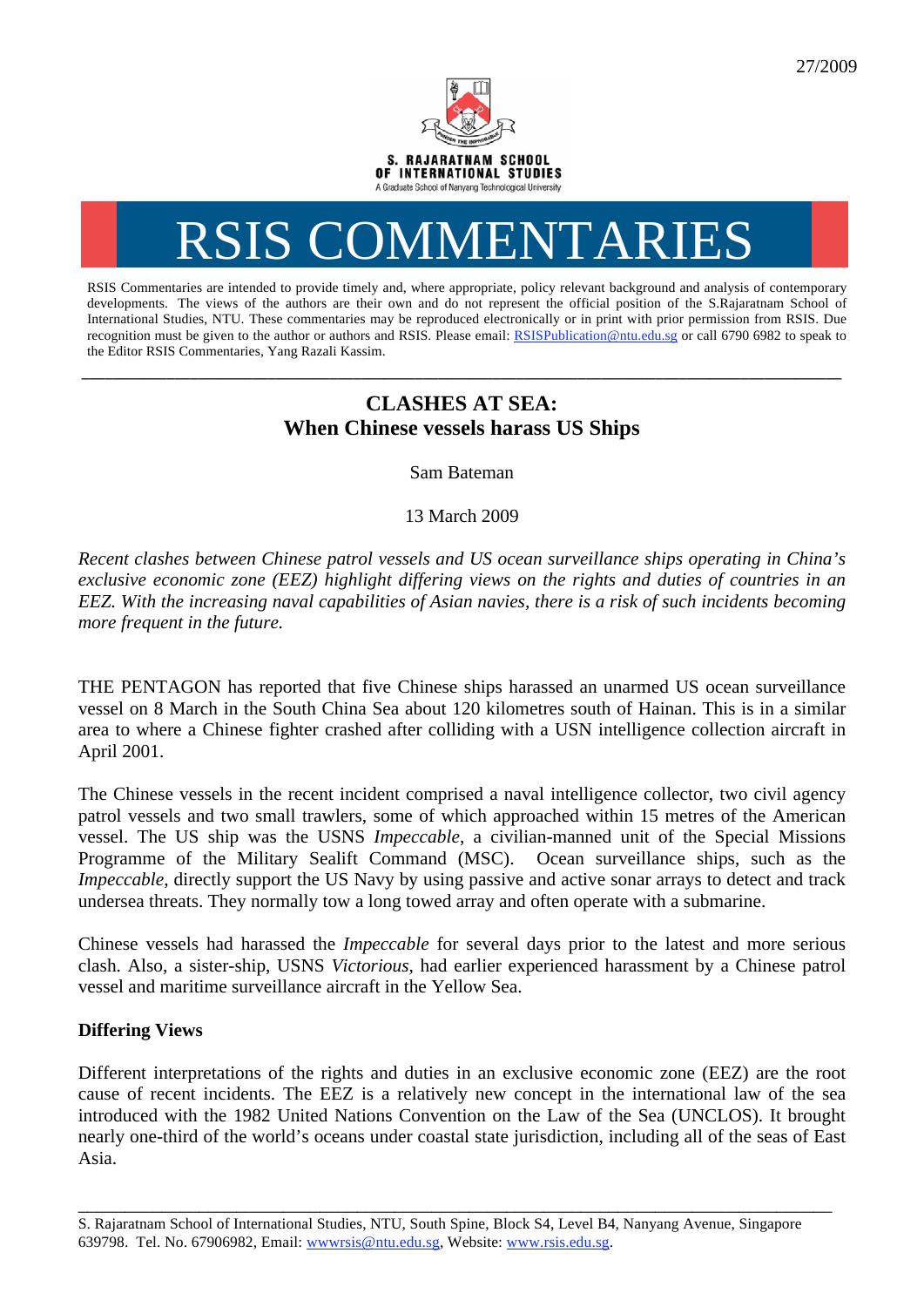The EEZ is a zone of shared rights and responsibilities. It is neither territorial sea nor part of the high seas. A coastal state has sovereign rights over the living and non-living resources of the EEZ, and jurisdiction in relation to artificial islands, installations, and structures; marine scientific research; and the protection and preservation of the marine environment. However, other states also have rights and duties in an EEZ, including freedoms of navigation and overflight, and other internationally lawful uses of the sea related to those freedoms.

In exercising its rights and duties in its EEZ, a coastal state is required by UNCLOS to have 'due regard' to the rights and duties of other States. In turn, other states should have 'due regard' to the rights and duties of the coastal State.

The EEZ regime is a source of dispute between coastal states and major maritime powers. Key difficulties arise from defining the balance between the rights and duties of the coastal state and those of other states, and in devising operational tests to distinguish between actions that have due regard to the rights and duties of the other party, and those that do not. Part of the problem is that UNCLOS does not define key terms, such as 'military activity', 'marine scientific research', or 'military survey'.

Differing views have emerged with regard to the rights of other states to conduct activities such as military operations, military surveying, intelligence collection and hydrographic surveying in the EEZ of a coastal state without its permission. Some coastal states, including China, require that their consent be given to such activities while others, particularly the US, argue strongly that these activities are part of the freedoms of navigation and overflight that are available to other states in an EEZ.

A Pentagon spokesman has claimed in relation to the recent incidents that the US military is free to conduct activities in an EEZ of another country without the consent of that country. However, this is not entirely correct: such activities must be conducted with due regard to the rights of the coastal state.

#### **Assessment**

There are good grounds for the US feeling justified in claiming the right of the *Impeccable* to work in the South China Sea. It was not marine scientific research under the jurisdiction of the coastal state and requiring prior permission of that state. Rather it was part of the high seas freedoms of navigation that UNCLOS specifically extends to an EEZ.

The work by the *Impeccable* involved marine data collection for military purposes. Such data is important for effective submarine operations, anti-submarine warfare, and mine warfare. This is particularly so in waters such as the South and East China Seas where oceanographic and underwater acoustic conditions vary widely with uneven bottom topography, fast tidal streams and much marine life. While the means of data collection used in military surveys may sometimes be the same as that used in marine scientific research, information from such activities is intended only for use by the military.

The situation with the *Impeccable* and the *Victorious* is different to that of the USNS *Bowditch,* another MSC vessel harassed on several occasions by Chinese patrol vessels in 2000 and 2002, and the subject of diplomatic protests to the US from China. The *Bowditch* is classified as an "oceanographic survey ship", and the work it undertakes is ambiguous and open to interpretation as marine scientific research. By definition, oceanography is part of marine scientific research and under the jurisdiction of a coastal state in its EEZ.

In comparison, the tasking of the *Impeccable* and *Victorious* is more clearly military in nature. Military uses of the seas are a recognised right under international law, and it would be difficult for China to sustain an argument that the activities of these ships posed a direct threat to its national security.